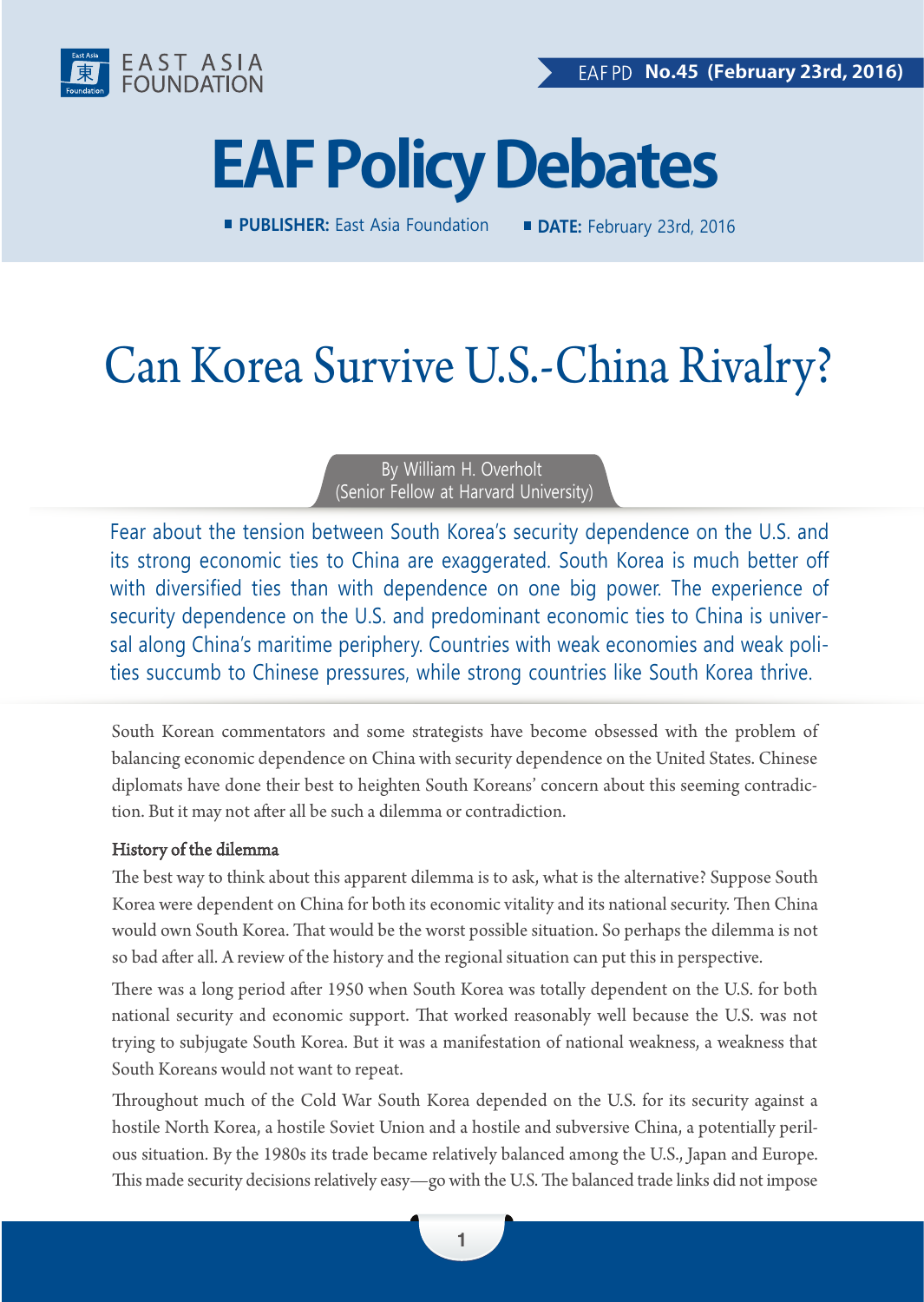

severe constraints on Seoul, although the economy was heavily dependent on Japanese technology. Overall, this was a dangerous strategic situation.

After the Cold War, neither Russia nor China was hostile. They often had opinions opposed to South Korea's regarding how to manage North Korea, but over time they both came to have much better relations with Seoul than with Pyongyang, due to strong economic interests and to appreciation that South Korea's policies were more conducive to regional stability than North Korea's while its economy offered attractive opportunities.

The miracle years of China's growth made China a much bigger customer and a much bigger platform for South Korean investment and exports. Seoul is packed with Chinese tourists and every young Chinese woman who can afford it wants to have some plastic surgery done in South Korea. The price of prosperity, of course, is that South Korean trade, no longer balanced among Japan, Europe, the U.S. and China, is strongly skewed to China. That is a huge economic benefit for South Korea, but does it create a security dilemma?

### A regional dilemma, not a South Korean dilemma

Throughout Pacific Asia, the dilemma is pervasive: security versus economics in relations with China. China's goal is to extend its power and territory through superior power while using economic levers to induce acquiescence. The Philippines provides a particularly salient case. China is seizing control of disputed reefs and rocks very close to the Philippines, excluding Filipino fishermen from their traditional fishing grounds, building artificial islands, and protecting Chinese fishermen who illegally slaughter endangered giant clams and deliberately use their ships' engines to destroy reefs. When the Philippine government complains or takes action, China initiates low level economic warfare, instructing its state enterprises not to invest in the Philippines, canceling Chinese tour groups, and leaving Philippine bananas to rot on Chinese docks. Similarly, when Japan seized a Chinese fishing boat that had rammed a Japanese coast guard cutter, China cut off exports of badly needed rare earths.

In addition to economic sticks, China deploys economic carrots. It has opened its markets to Southeast Asian countries, in some cases faster than its trade agreements required. It has made many valuable economic concessions to Taiwan, some of which specifically benefit the farmers in southern Taiwan, hoping to win the support of Taiwan's people in general and the opposition-supporting southern farmers in particular.

How has this worked for China? In the case of relatively helpless countries, it has worked well for China, at least in the short run. In Myanmar, there are areas where citizens of Myanmar cannot go without Chinese permission. Planned dams on Myanmar rivers will provide 90 percent of their power output to China and displace large numbers of local people without proper compensation. And much else. Similarly, when ASEAN was about to make a statement on South China Sea issues, at the time when Cambodia chaired ASEAN, China provided large amounts of aid to Cambodia in return for blocking the ASEAN joint statement. In sum, helpless countries are helpless in the face of Chinese economic and geopolitical leverage. Vulnerable Laos is about to be tested at the coming ASEAN meeting.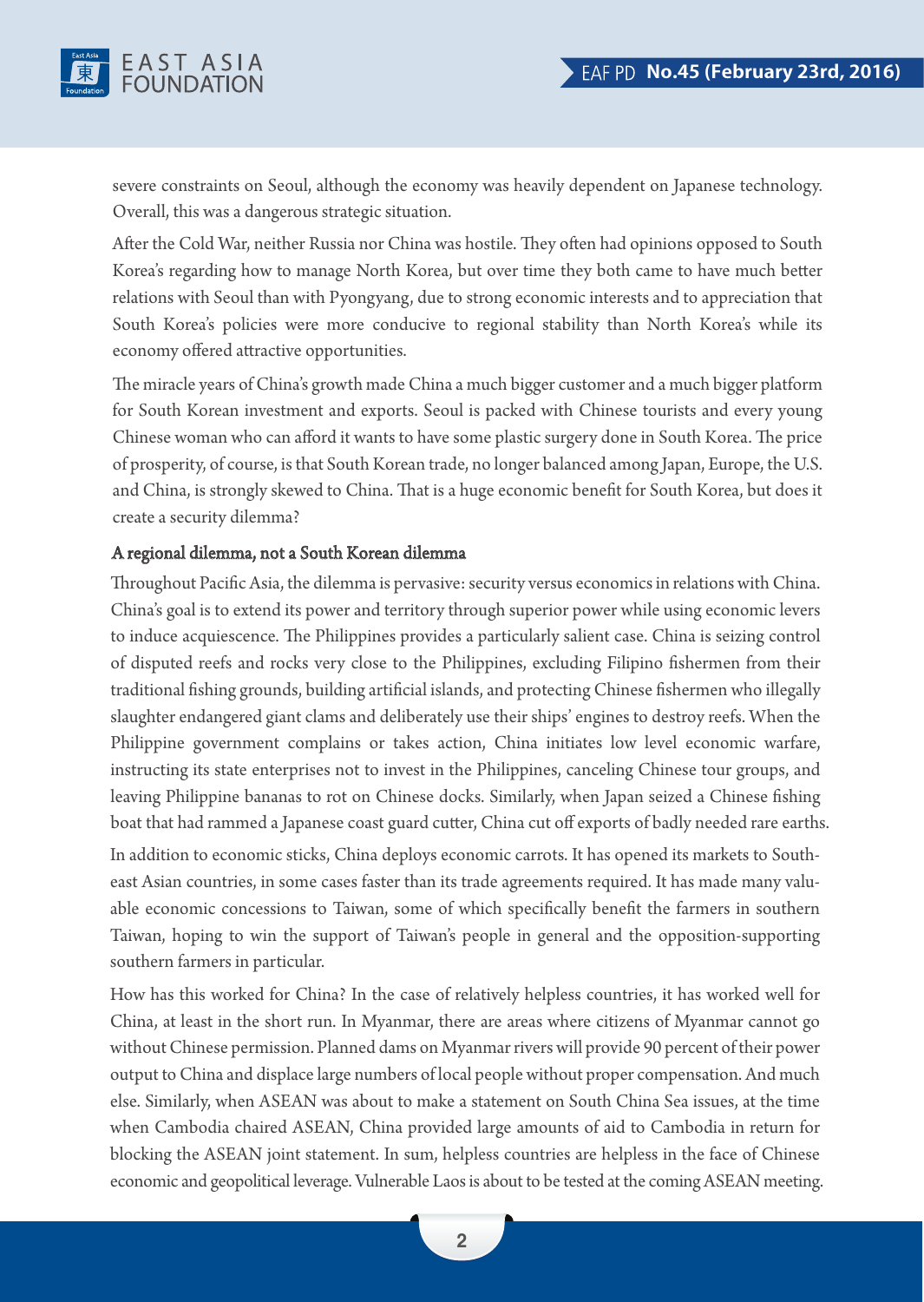

But the Chinese strategy has worked poorly with countries that are not helpless. The Philippines is very weak, but it has an alliance with the U.S. and has felt sufficiently confident not to kowtow to Chinese economic pressures. Indonesia, with informal support from the U.S. but mainly on its own, stood up to China regarding sovereignty over the Natuna islands, a claim with negative implications for China's nine-dash line, and China accepted the Indonesian position. Likewise, Malaysia has remained steadfast even without a U.S. alliance.

Taiwan has been the sternest test of the China's strategy of using economic incentives to gain acceptance of its geopolitical assertions. The incentives to Taiwan have been proportionately stronger than to anywhere else, but Taiwan has increasingly rejected China. Popular opinion has swung away from a Chinese, or joint Chinese-Taiwanese, sense of personal identity in favor of an overwhelming Taiwanese identity. And of course Taiwan has elected a DPP government that is hostile to China's claim of sovereignty over it.

The lesson is that China's economic sanctions and incentives exercise effective political power over impoverished, politically weak neighbors but have backfired with all countries that can stand up for themselves. All benefit from strong economic ties with China. Almost all have been evolving toward stronger security relationships with the U.S. That now includes Vietnam, a country with a history of standing up to strong Chinese sovereignty pressures over a millennium. A strong military, a relatively strong economy, and some degree of security cooperation with the U.S. ensure sovereignty and policy autonomy.

#### Korea's strength

Of the neighbors, aside from Japan, South Korea has the strongest economy and the strongest polity. It is better positioned even than Vietnam and Indonesia to take care of itself, to maintain its security in partnership with the U.S., regardless of any potential economic sanctions or blandishments from China.

Even this characterization understates the strength of South Korea's position. The ROK's geopolitical stature has been steadily rising while Japan's has been steadily declining for a quarter century. Korean technology is vastly better and more innovative than China's; it has beaten Japan in key areas like cell phones and it is catching up in areas like cars. It manages much more effectively in a globalizing world than Japan does.

Moreover, China needs South Korea. It needs a good relationship with South Korea to balance Japan. It needs South Korean technology and investment. It needs South Korean cooperation to make its ambitious One Belt One Road project work; if an important country like South Korea were to reject the Chinese approach, then people like the Mongolians who want to build their railroads to a different gauge than China's will be energized.

In contrast with China's approach to other maritime disputes, it plays down its maritime disputes with South Korea; in conferences, China's experts say the dispute over Ieodo is the easiest in the region to solve. Because it is the swing power in Northeast Asia, and because of the alliance with the U.S., South

3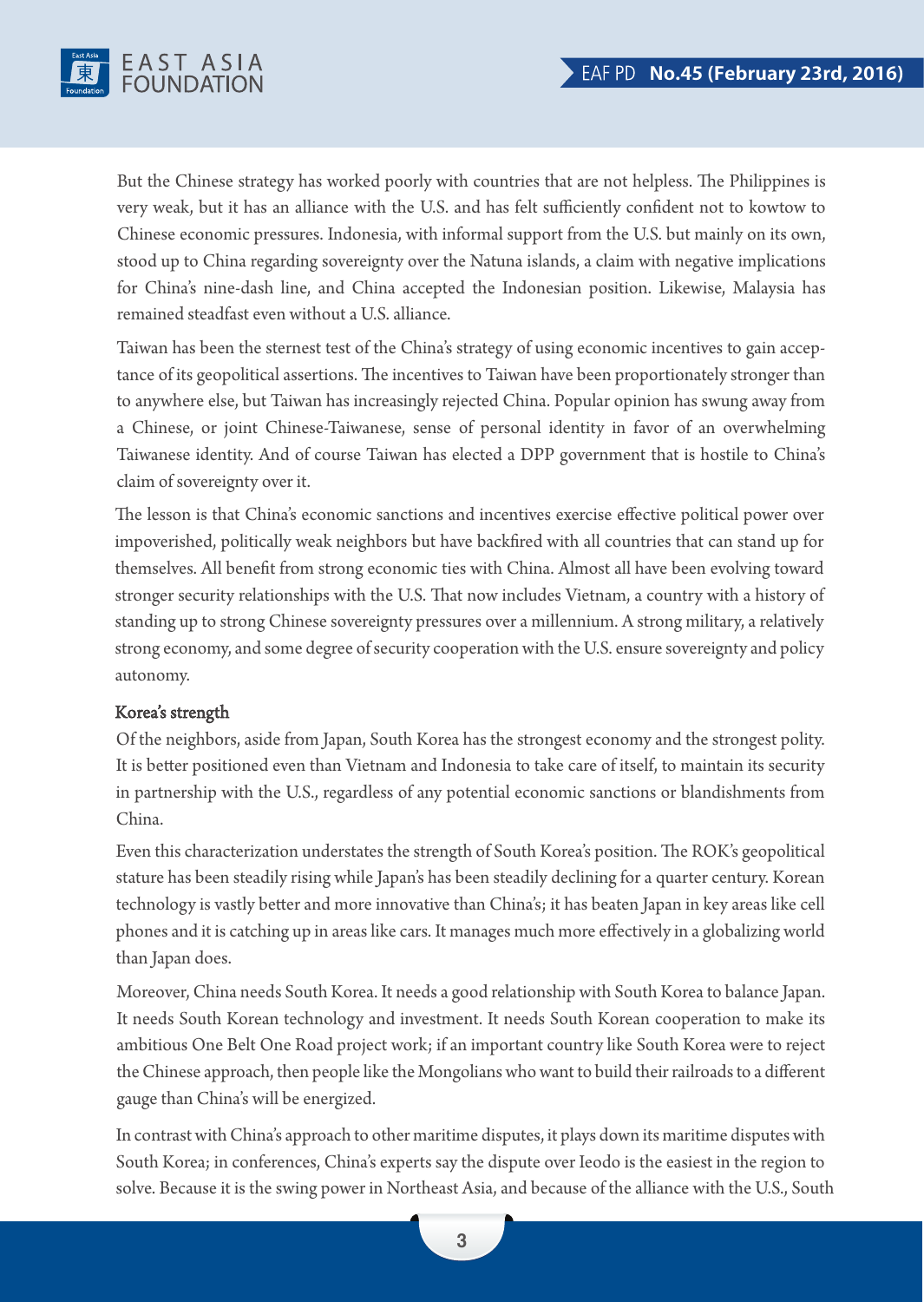

Korea has a very strong bargaining position with China. It can use that position in economic bargaining--for instance over the various free trade zone concepts. And it can use that position to negotiate more effectively over Ieodo and over North Korea.

Likewise, due to its economic and other ties with China, Seoul has considerable bargaining power with Washington and Tokyo. In recent years, a Washington fearful about China has tended to defer to Japanese positions, even providing strong backing after Tokyo set off a gratuitous conflict with China by purchasing the Senkaku/Diaoyu islands. Seoul's balancing position gives it the ability to stand up for its interests. When Washington presses Seoul to align with Tokyo, Seoul has a choice. Seoul can use the U.S. bases as a bargaining chip regarding North Korea. If Chinese policy toward North Korea causes difficulties for South Korea, Seoul can always reinforce ties with Washington. If Beijing can help negotiate a unification deal, then Seoul can tell Washington it may have to give up the bases in connection with unification. Neither China nor Washington can impose their will on Seoul's bargaining position. And, very importantly, strong security ties to the U.S. and strong economic ties to China balance substantial technological dependence on Japan and limit Japan's geopolitical influence on Korea. South Korea has diplomatic space in which to maneuver.

#### Maintaining diplomatic space

It is to South Korea's interest to maintain its balance and to maintain its diplomatic space for maneuver. It needs security support from the U.S., but its security also benefits from China's desire for stability on the Korean peninsula. It wants optimum economic benefits from China, so it may wish to join RCEP, but it also benefits economically from the U.S. and Japan, so it may wish to join TPP. It has plenty of space, and that space is increasing as long as South Korea is a strong economy and a strong polity.

So long as there is no great war, South Korea's vulnerabilities do not come primarily from the tension between security links with the U.S. and economic links with China. The vulnerabilities come from any potential domestic threat to its position as a strong and rising middle power. Its economic vulnerability comes from having the economy dominated by a very small number of firms. Its political vulnerability comes from domestic political polarization. The key to successfully managing the relationships with China and the U.S. (as well as Japan) is in managing these *domestic* issues wisely.

At the margin, the ROK will always face difficult choices. Right now, there is the debate of THAAD, the missile defense system needed as a shield against North Korean attacks on South Korea and Japan (and perhaps eventually the U.S.). China objects. The U.S. pressed South Korea not to join AIIB, pressure that Seoul (rightly) rebuffed. More importantly, Washington wants its troops in Korea to be postured for regional contingencies beyond Korea, including Taiwan, and Seoul has refused to commit publicly to such use. Sometimes the ROK disappoints China, sometimes the U.S. There will be many such issues, but they are issues at the margin so long as the U.S.-China relationship minimizes the risk of actual warfare.

The February 2016 DPRK missile launch has reinforced Washington's determination to install THAAD.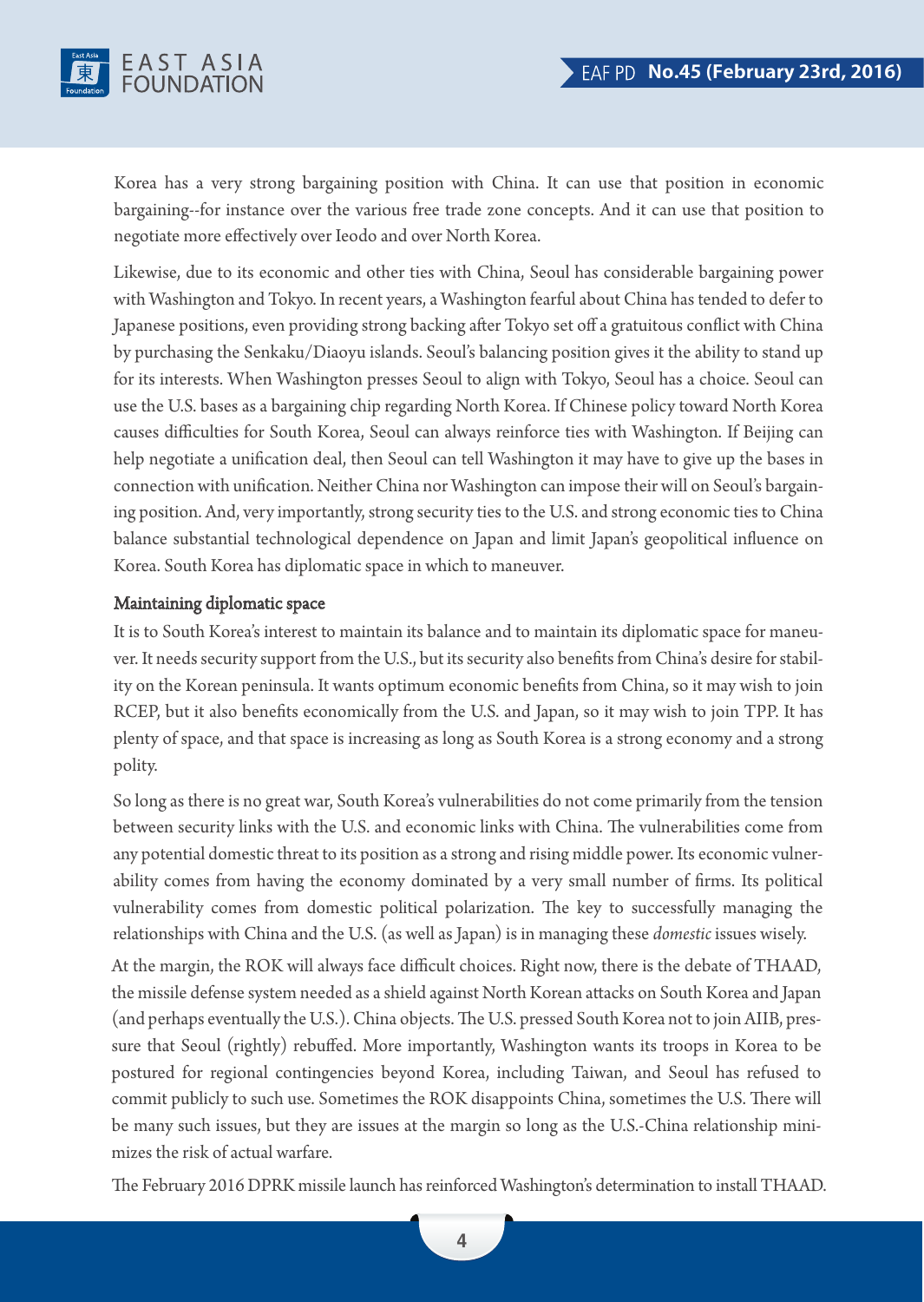

It has intensely annoyed both Washington and Beijing, but has not altered the strategic position of either power. (Some influential Chinese scholars are becoming resigned to North Korea's being a permanent nuclear weapon state. But a Weibo poll in China found two-thirds of the Chinese surveyed willing to support a U.S. military strike against DPRK nuclear installations.)

Unfortunately the difficult issues at the margin will probably get tougher in the immediate future than they have been in the recent past. Washington has always had a debate between those who believed that a rising China was an inherent risk and those who believed that welcoming China's success would ensure its integration into a stable global system. President Xi has adopted very assertive positions on maritime issues (other than the dispute with South Korea), on domestic human rights issues, and on relations with foreign business and this has shifted Washington's balance toward a conflictful posture. Conversely, U.S. provocative surveillance, U.S. support for Japan in the wake of the national government's purchase of the Senkaku/Diaoyu islands, U.S. support for India as a counterbalance to China, U.S. opposition to the AIIB, and U.S. opposition to China's assertiveness in the South China Sea have strengthened those in China who believe that the U.S. is trying to encircle and constrain China.

Notwithstanding the difficult choices Seoul has to make at the margin, Washington is largely content with President Park's policy of maintaining strong ties with both the U.S. and China. When President Park visited Beijing before Washington, this created some anxiety. The greatest concerns have come over Seoul's uneasy relationship with Tokyo. Washington is obsessed with China and sees any problems between its two big Asian allies as an irritating distraction. But President Park has kept the alliance strong and compromised the comfort women issue with Tokyo. Would Washington like every South Korean decision to go its way? Of course. Do national security hardliners fret about Seoul's warmth toward Beijing? Of course. Will Seoul be caught in the middle as Washington tries to insist (unrealistically) that Beijing use its leverage to stop North Korea's missile tests? Of course. But, aside from concern over occasionally tense Japan-South Korea relations, the Washington foreign policy establishment is not having any big disagreements with Seoul's China policy or about the alternatives Seoul's China policy should consider.

As Sino-American tensions increase, Seoul's diplomacy will confront an increasing number of increasingly delicate choices. But as long as South Korea keeps its economy and polity strong, these choices will be tactical and will not force grand strategic realignments. South Korea's position is very strong.

If South Korea could settle its minor maritime dispute with China in a mutually reasonable way, that could set a precedent and improve the tone of geopolitical relations throughout Asia. It could make Seoul a major regional leader.

The views expressed here are those of the author and do not reflect any official position of the East Asia Foundation.